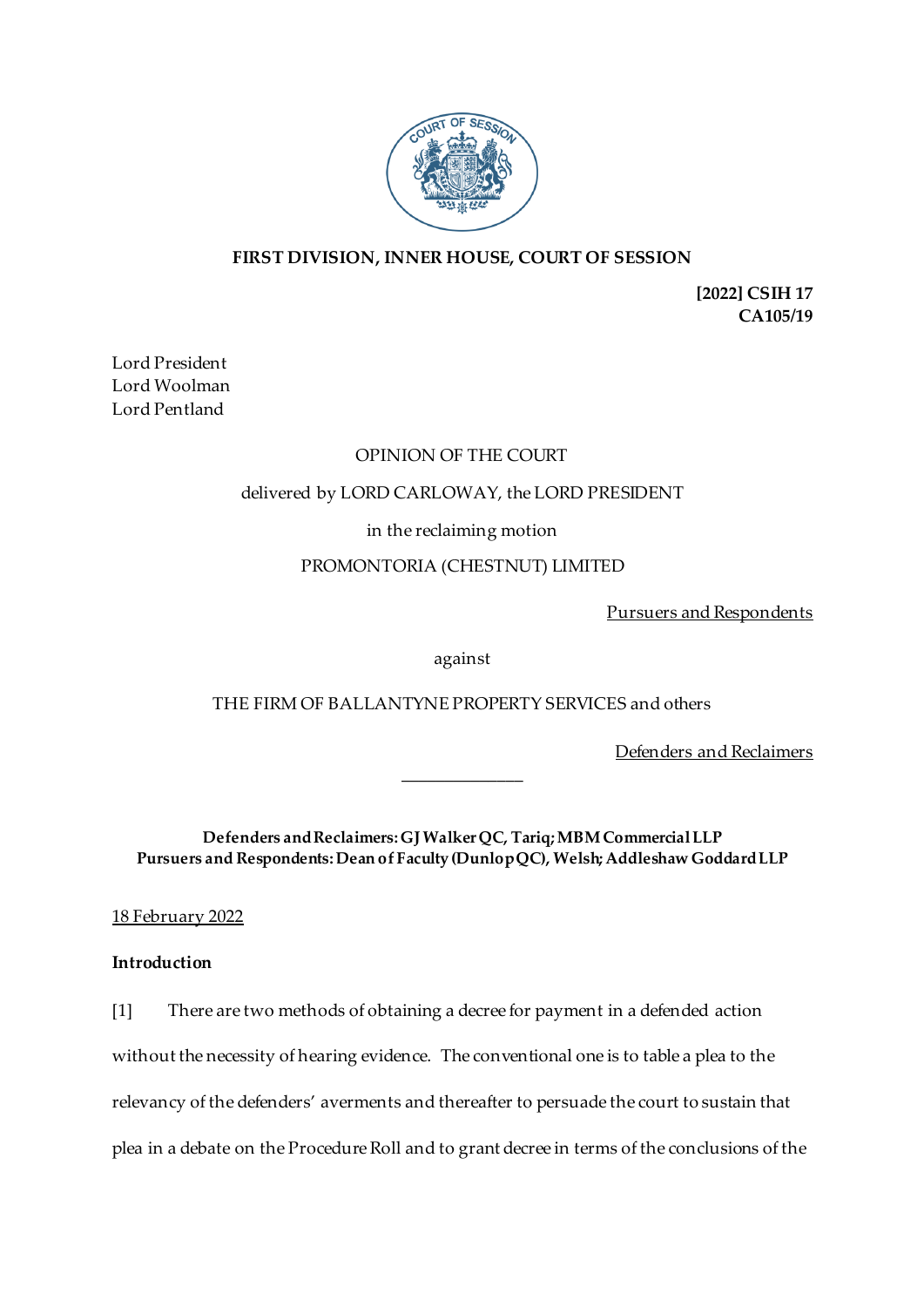summons. The second is to enrol for a summary decree under RCS 21.2 on the ground that there is no defence to the action disclosed in the defences. This is usually sought well in advance of any hearing on the Procedure Roll; often soon after defences have been lodged. The motion for summary decree may, or may not, involve the sustaining of a plea, although it usually does.

[2] This case proceeded to a debate before the commercial judge on 11 December 2019 on the pursuers' first plea-in-law to the relevancy of the defences. At that debate, the pursuers also moved for summary decree. Although it is not entirely clear from the interlocutor of 26 May 2021, the commercial judge sustained the pursuers' plea to the relevancy of the defences. That would normally result in decree *de plano.* In this case, the judge instead granted summary decree; decerning against the defenders for payment to the pursuers of £1,758,544. This sum represents monies lent to the defenders and, admittedly, never repaid. The defenders maintain that they had, and have, a relevant defence whereby the Bank which had assigned the debt had agreed not to enforce the clauses in the loan facility letter in relation to the duration of the facilities (5 years) or the provisions for repayment on demand.

# **Facts**

[3] The pursuers are in the business of acquiring and recovering debt. The defenders are a firm (and the partners thereof) which was established in 2005 as a buy-to-let property firm. It is admitted that, on 16 July 2007, the defenders entered into an agreement with the Clydesdale Bank for facilities to fund the purchase of new properties. This involved an initial overdraft facility of £2 million, interest only being debited, and then a 4 year loan, again interest only. According to the defenders, prior to agreeing to the terms of a facility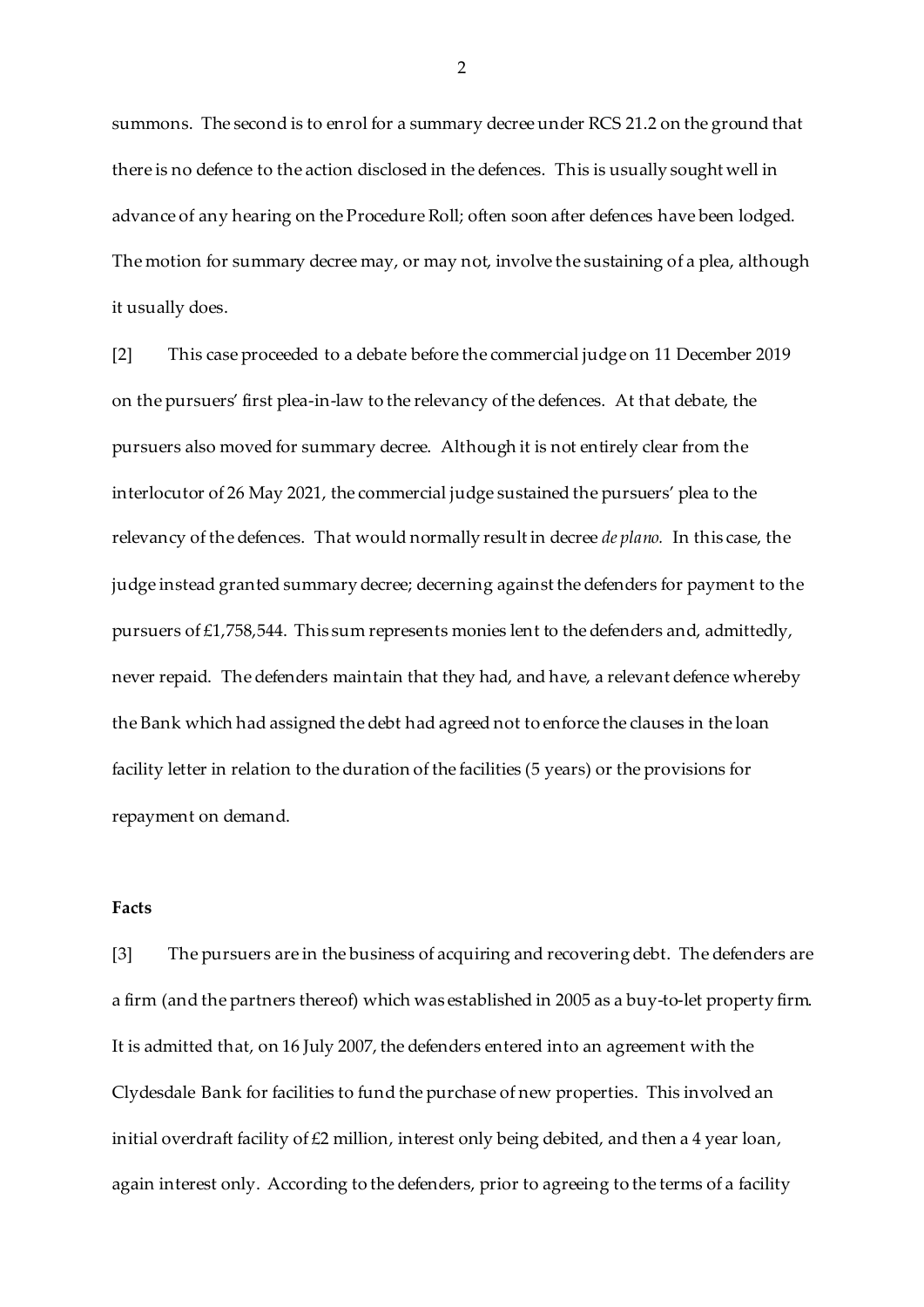letter, they had emphasised to the Bank the long term nature of their requirements. The Bank had assured them that this coincided with their wish to be the defenders' long term funding partners.

[4] The parties discussed a draft of the facility letter, which had an express duration of 5 years. The defenders said that they required a 15-20 year term. The Bank's employee stated that:

"the 5 year term was a standard clause and had to remain in the contract … [T]he clause would not be enforced at the end of the 5 year term …[T]he facility would be renewed at the end of the 5 year term …".

The defenders averred that the employee said that the Bank would never "pull in" their business loans. On the strength of this conversation, the defenders aver that the Bank had promised to "extend the facility at the end of the 5 year term" (Ans 2). The defenders accepted the terms of the facility letter in reliance of the promise. Otherwise, they would have obtained long term "mortgage financing" from a different lender. The facility was restructured and further facility letters agreed on various occasions between 2008 and 2011.

[5] The facility letters included, in bold, a caution that each was an important document on which legal advice should be obtained. The defenders had legal advice available to them. The letters all provided that:

"3.1 All amounts outstanding … are repayable on demand. … The Bank may also, at any time, cancel all or any part of any Facility by notice to the Borrower. 3.2 Subject to clause 3.1, each Facility will be available until the expiry date for such Facility … when it will be cancelled in full unless the Bank has agreed in writing to extend or renew such Facility …

…

10.2 … this letter will replace all previous letters, agreements or arrangements between the Bank and the Borrower in relation to the provision of the Facilities."

The defenders signed the facility letter.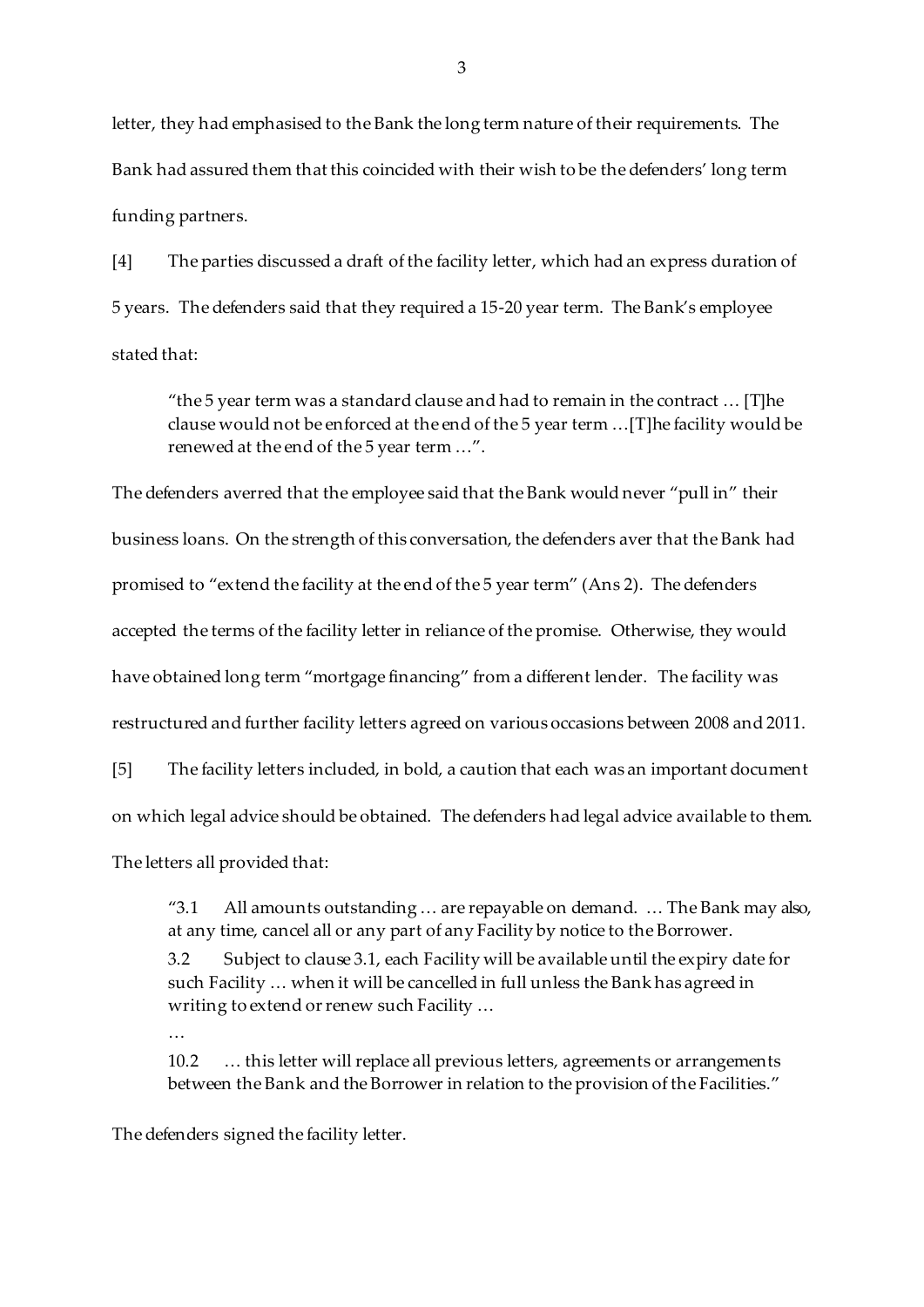[6] The facility was due to expire on 19 June 2012. No renewal was offered by the Bank. The defenders made partial repayments during 2013 but have made no repayments since December 2013. The interest was simply debited over time. No attempts to call up the loan were made.

[7] The Bank assigned its rights in the loan to the pursuers in November 2014. The pursuers issued demand letters to the defenders on 10 September 2015 seeking repayment.

[8] The pursuers raised this action for payment of the outstanding sums. The defenders disputed that the sums were presently due on the bases, *inter alia*, that: (1) the promise to renew the facility and the defenders' obligation to repay the debt were counterparts. The pursuers could not enforce the obligation to repay whilst the obligation to renew remained extant; (2) the pursuers were personally barred from enforcing the obligation as a result of the promise made by the Bank's employee.

### **The commercial judge's decision**

[9] Taking the averments in the defences *pro veritate*, the commercial judge held that the defenders were not bound to fail to prove that the Bank had made them a promise that the facility would be renewed. However, all that the Bank's employee was averred to have said would not have bound the Bank to make an offer to renew the facility for more than 5 more years, as opposed to 15. It was possible that, if the defenders proved their averments, a reasonable person would consider that the promise was not an "arrangement" which was superseded by clause 10.2.

[10] The promise was not the counterpart of the defenders' repayment obligation. The latter obligation was the counterpart of the Bank's obligation to advance funds. It would be a startling outcome, which made no commercial sense, if the defenders' obligation to repay a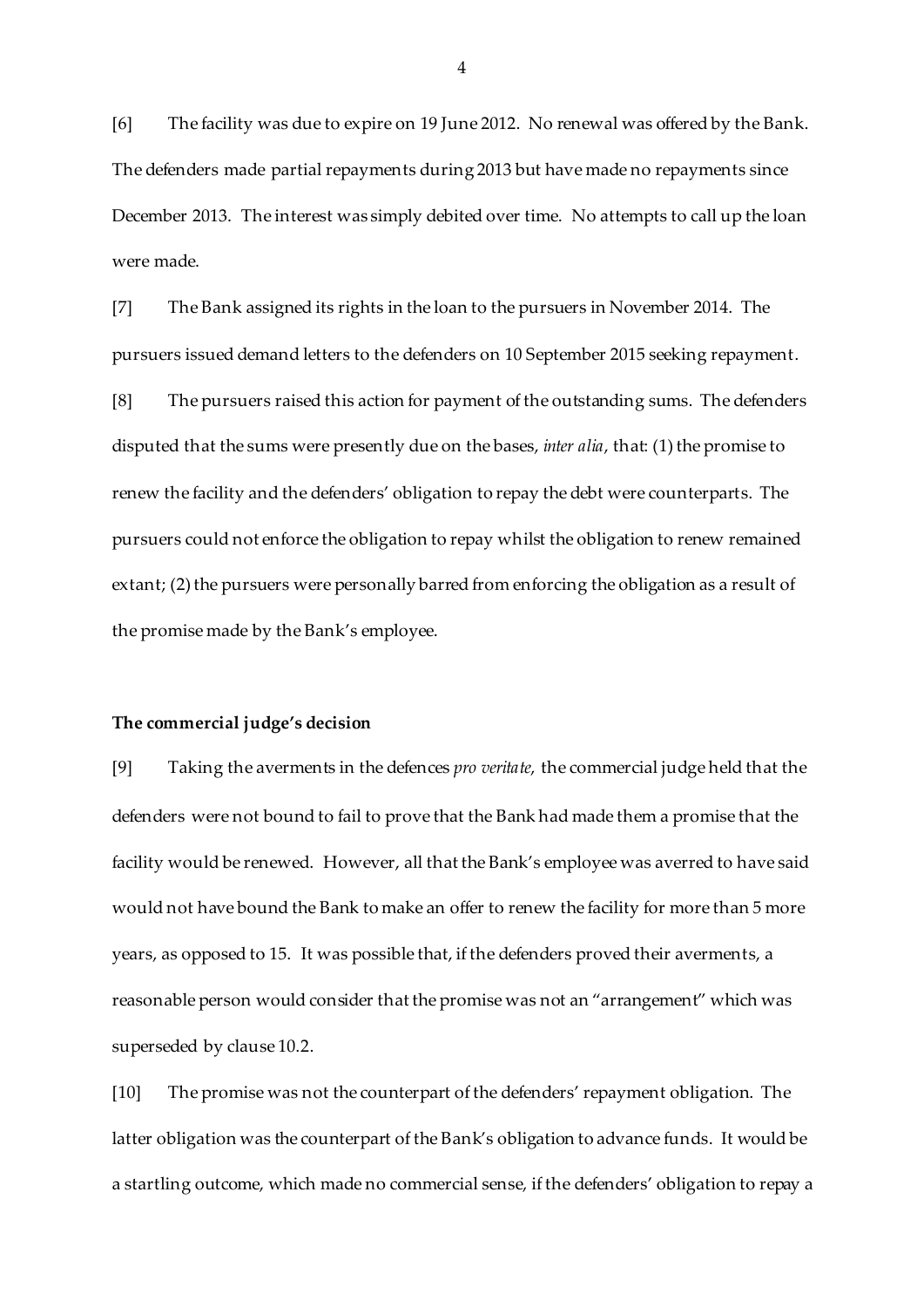debt of £1.8 million could never be enforced because an offer to extend the facility by 5 years from 2012 had not been made. The defenders could not withhold performance of the repayment obligation in order to compel performance of the promise. The defenders might have claimed a right of retention in security of their claim for damages for the breach of promise, but they had not done so. It would not have been equitable to allow such retention, as the merits of the damages claim were uncertain and amounted to only a fraction of the repayment liability.

[11] The defenders' averments of personal bar were irrelevant. Even if it were established that the Bank's employee said what the defenders aver he had said, this was not a representation that, no matter what the circumstances, a demand for repayment would not be made before 2017.

### **Submissions**

#### *Defenders*

[12] The defenders' averments of promise were suitable for inquiry. There were clear words which displayed an intention to create a legally binding engagement (*Regus (Maxim)*  v *Bank of Scotland* 2013 SC 331, *Brits* v *Kilcoyne & Co* [2017] CSIH 47). This was a collateral promise similar to that in *Royal Bank of Scotland* v *Carlyle* 2015 SC (UKSC) 93. The defenders' averments should not be read strictly in a commercial case. It would be necessary to hear testimony on what the Bank's employee had said. The commercial judge erred in concluding that the defenders were unable to prove that the Bank had promised to renew the facility for at least 15 years. This error affected his finding that the defenders could not withhold performance of the repayment obligation in order to compel performance of the promise under the principle of mutuality retention. A reasonable person, having heard the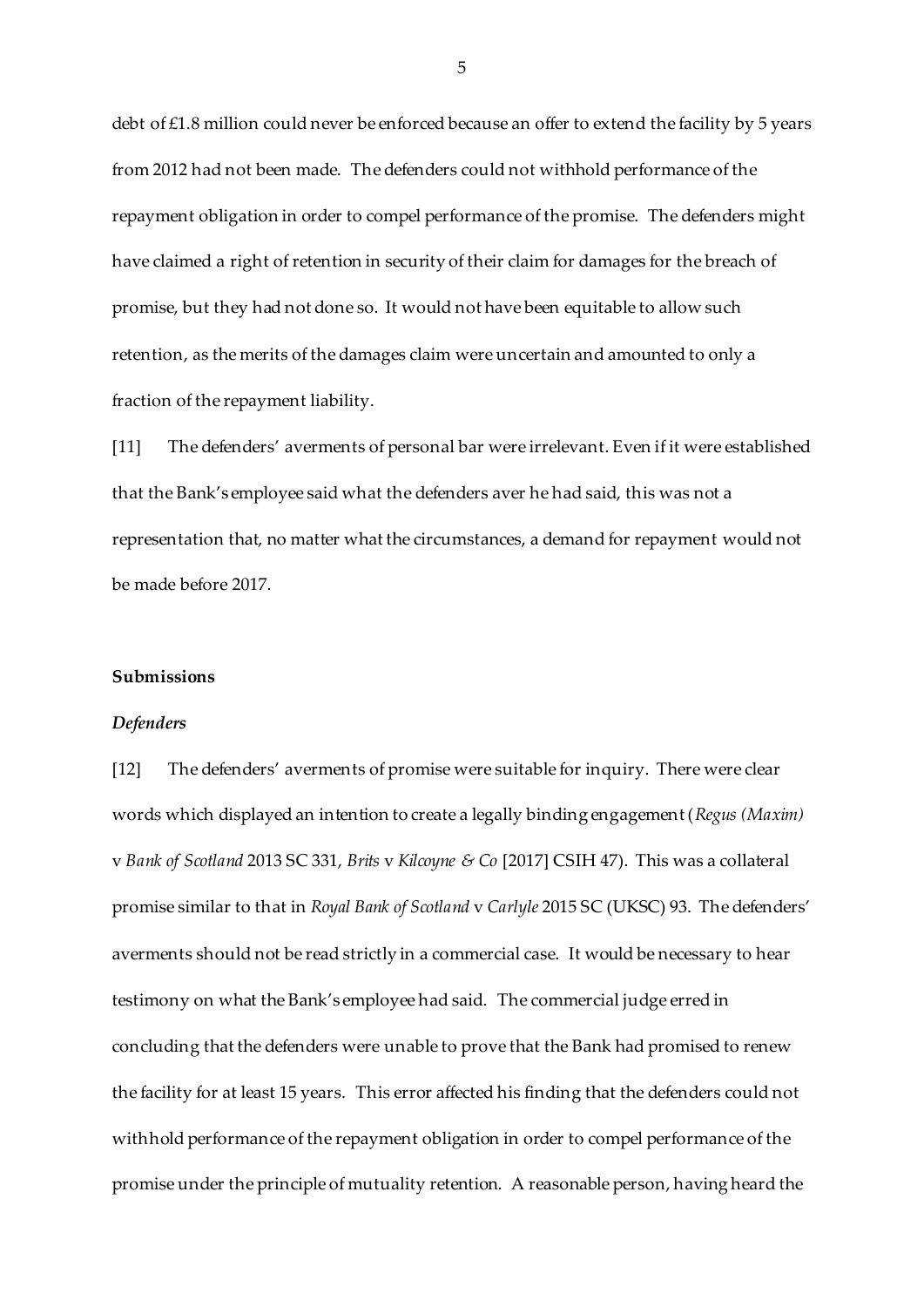defenders' proof, might well conclude that the Bank had promised not to call up the facility for a period of 15 years unless the defenders were in default. For that same reason, the commercial judge erred in holding that the defenders' averments on personal bar were irrelevant.

[13] The commercial judge erred in concluding that the promise and the repayment obligation were not counterparts. The defenders offered to prove that they would not have contracted with the Bank at all, had it not been for the promise. The commercial judge rightly concluded that the promise and the facilities could be viewed as a package. In these circumstances, the obligations were one another's counterparts (*Macari* v *Celtic Football and Athletic Club* 1999 SC 628). It was accepted that the loan would be repayable in July 2022; less than 5 months hence. The commercial judge had correctly interpreted the effect of clause 10.2 in that the promise might not amount to an arrangement.

### *Pursuers*

[14] The defenders had not pled a relevant case that the Bank had promised to renew the facility for at least 15 years. They would have had to have pled that there was an offer of successive renewals for 5 years within which time the debt could not be called up. There were no such averments. Taken at their highest, the defenders had averred only that there was a promise that the facility would be extended for another 5 years, ie until 2017. That was fatal to the defenders' case. Even if there was a renewal of any sort, the facility would still have been repayable on demand. Repayment had been demanded and had not been made.

[15] Not every obligation of one party in a contract was the counterpart of each and every obligation of the other party (*Bank of East Asia Ltd* v *Scottish Enterprise* 1997 SLT 1213 at 1217).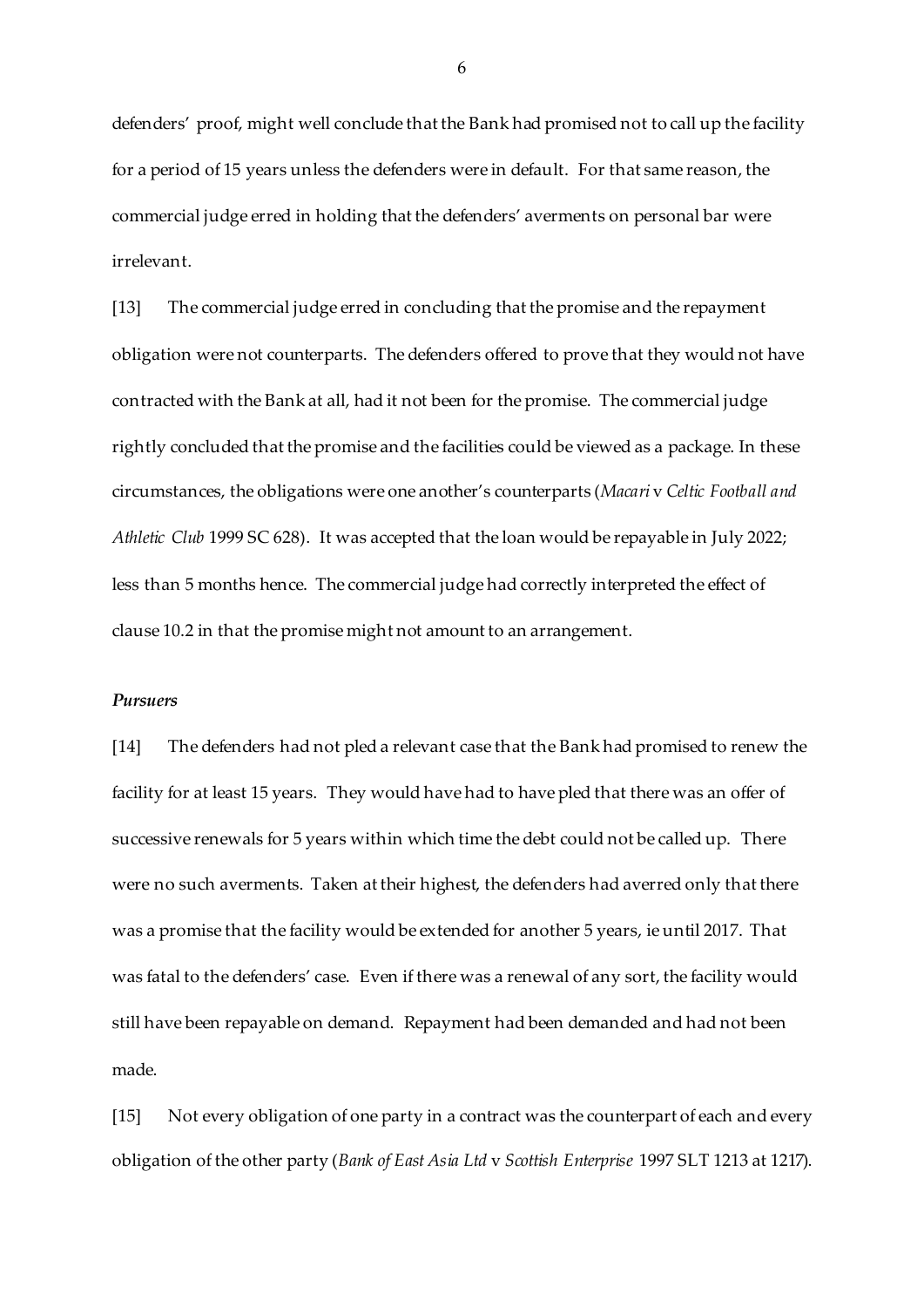Although the mutual obligations under the contract were the Bank permitting the draw down of sums and the defenders repaying those sums upon expiry of the facility or on demand, this issue did not arise. If the promise were proved, the pursuers would be bound to renew the facility.

[16] The defenders did not aver that a promise was made whereby repayment would not be demanded. The only promise averred was to extend the facility term. The proper remedy for breach of such a promise was an action for damages. The defenders had already raised such an action. In any event, clause 10.2 meant that the promise, which must be regarded as an "arrangement", was superseded.

## **Decision**

[17] Rule of Court 21.2 introduced the concept of a summary decree. This permits a pursuer to seek such a decree "on the ground that there is no defence to the action … disclosed in the defences". The wide scope of the rule is circumscribed by *Henderson* v *3052775 Nova Scotia* 2006 SC (HL) 85 which confines it (Lord Rodger at paras [19] and [35]) to cases in which the defender is, after a hypothetical proof, "bound to fail". On this approach, the highly implausible defence may well survive until proof.

[18] It is no doubt correct to say, as a generality, that a broad view should be taken to pleadings in a commercial action even if, as in this case, the pleading method used is expansive rather than abbreviated (cf Practice Note No. 6 of 2004 Commercial Actions paras 3(1) and 6(1)). It remains necessary for each party to give the other fair notice of the case to be advanced. The only promise which is averred is one to renew the facility at the end of the 5 year term. Even if the defenders were able to prove the promise, its effect would long since have expired. That in itself means that the defences are irrelevant and the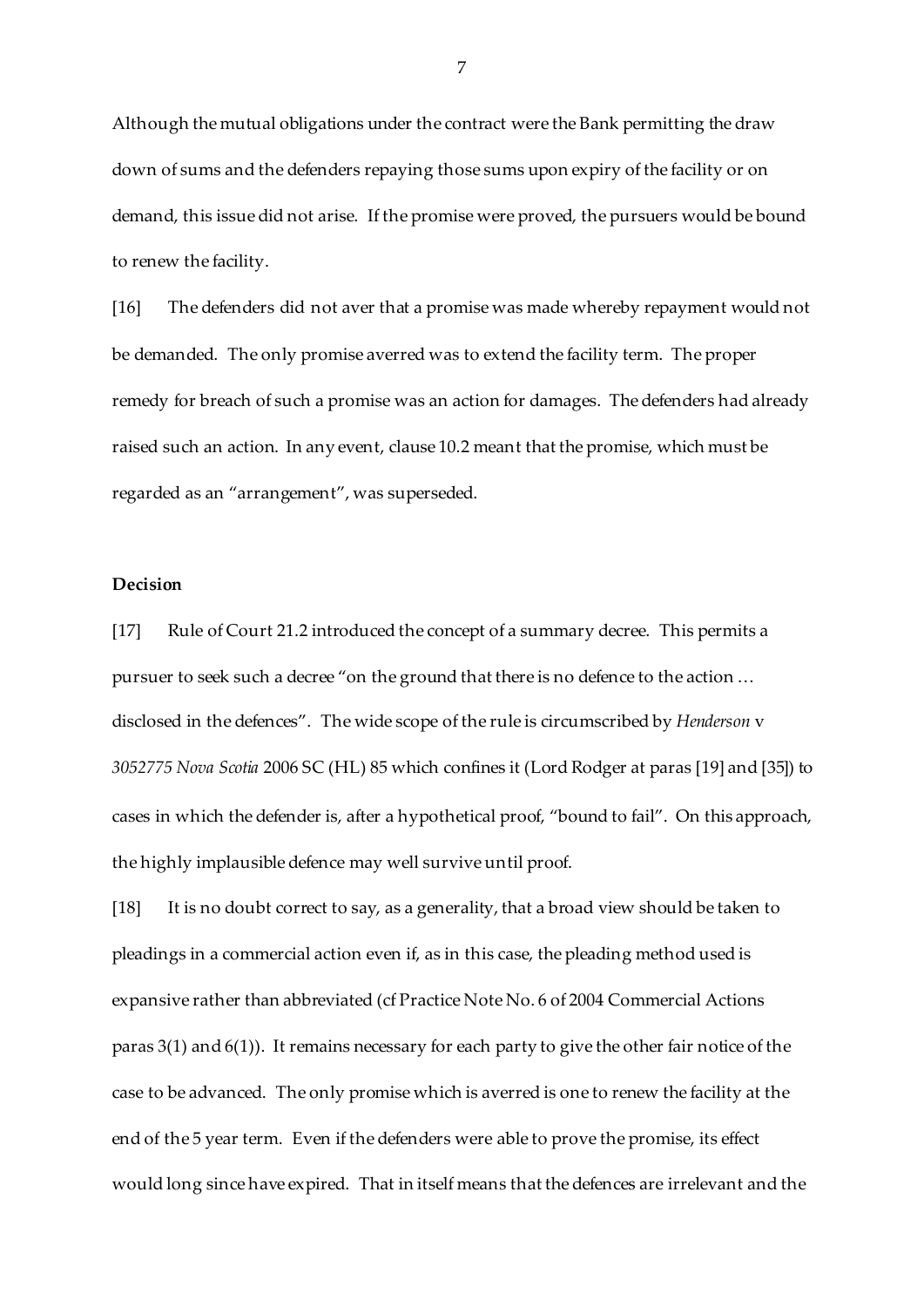defence is bound to fail. On any view, after 16 July 2017, the pursuers were entitled to demand repayment in terms of clause 3.1. No element of personal bar could have survived beyond that date.

[19] The promise, or any collateral contract which flowed from its acceptance by the defenders, must be regarded either as an arrangement or an agreement in terms of clause 10.2. This clause provides in clear terms that any pre-existing arrangement or agreement is superseded by the terms of the facility letter. This is a complete answer to a defence based on events preceding the letter. This form of clause is intended to avoid precisely the type of argument such as the present. Especially in circumstances where the defenders had legal advice on the import of the facility letter, there is no reason not to enforce its terms (see Contract (Scotland) Act 1997, s 1(3)).

[20] Although there is no need to address the issue of mutuality of obligations, standing the defenders' concession on the effect of a proved promise, the court agrees broadly with the assessment of the commercial judge that the counterpart of the obligation to repay the loan, which is incumbent upon a borrower, is that of the lender to permit the drawdown of the capital and to permit its use for the agreed term. If there was a collateral promise or agreement not to call up the loan, a breach of that may sound in damages but could not bar recovery of the principal sum in due course.

[21] This loan facility of 5 years has now lasted for almost 15. Presumably, interest has continued to be debited to the defenders' account. Meantime, the defenders have been ingathering rents from the buy-to-let properties, which the facilities extended by the Bank have financed. The defenders have not paid any of the sums due for at least 8 years. Repayment was formally sought over 6 years ago. That should now be enforced.